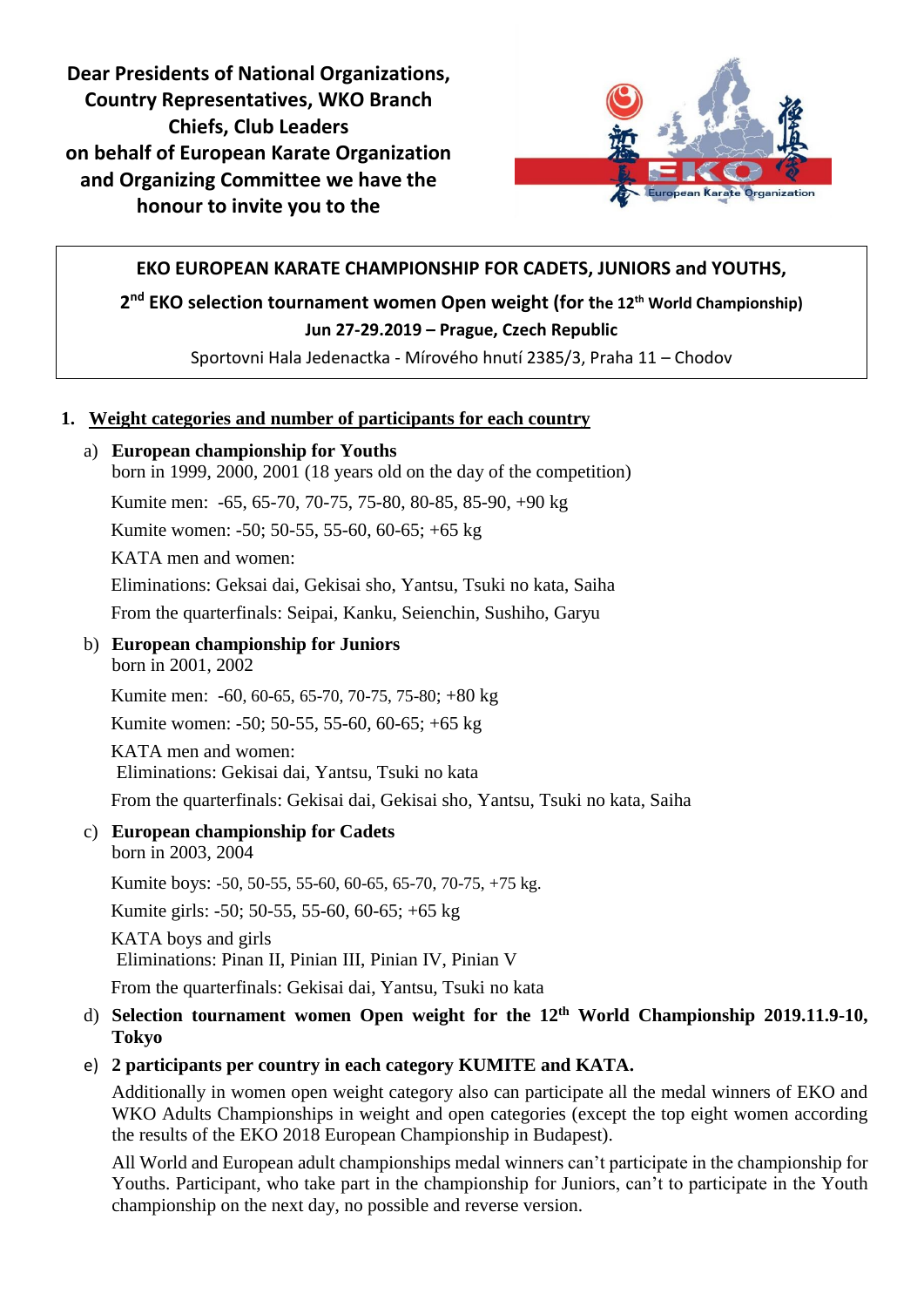## **2. Preliminary schedule:**

**26.06.2019 (Wednesday) -** arrival of participants, officials and country delegations

**27.06.2019 (Thursday) -** arrival of participants, officials and country delegations

- 10:00 18:00 weight and medical control (TOP HOTEL)
- 10:00 12:00 Referee Committee meeting (TOP HOTEL)
- 16:00 19:00 referee registration and meeting
- 19:00 21:00 buffet dinner for all delegations (TOP HOTEL)
- 21:00 Draws

# **28.06.2019 (Friday)** - Sports Hall "Jedenactka"

- 10:00 13:00 European Championships Kata Cadets, Juniors and Youth
- 13:00 15:00 buffet lunch for all delegations (TOP HOTEL)
- 15:00 18:00 European Championships Kumite Cadets
- 18:00 Awarding ceremony for all KATA and Cadets kumite
- 19:00 21:00 buffet dinner for all delegations (TOP HOTEL)

**29.06.2019 (Saturday)** - Sports Hall "Jedenactka"

- 10:00 European Championships Kumite Juniors and
	- Selection tournament for women open weight
- 13:00 15:00 buffet lunch for all delegations (TOP HOTEL)
- 15:00 Continue kumite for juniors and youth.
- 18:00 Awarding ceremony for kumite Juniors and Youth Announcement of the six best women selected for the WC 2019
- 19:00 20:30 buffet dinner for all delegations (TOP HOTEL)
- 21:00 SAYONARA PARTY (Disco).

**30.06.2019 (Sunday)** - check-out and departure.

# **3. Accommodation and Championship package:**

## **Hotel 4\*\*\*\* TOP HOTEL PRAHA** – **headquarter**:

Address: Blazimska 1781/4, Praha 149 00 **Praha 4 – Chodov**

**55 €** night/person in TWIN (DBL) / **80** € night/person in SINGLE room with **FULL board** incl.:

- **-** 3 night accommodation with breakfast;
- **-** 2 buffet lunches (28, 29.06);
- **-** 3 buffet dinner (27, 28, 29.06);
- **-** Sayonara Party (29.06);
- **-** Sport Hall location is 6-10 min. working from Hotel.

Special accommodation and Championship package price is valid for stay **minimum 3 nights.** Shorter stay in this hotels not possible during the event. Extra night accommodation on request.

Details regarding rooms and specific room prices will be available online from **6 th May 2019** on **[www.ec2019.kyokushin.eu](http://www.ec2019.kyokushin.eu/)**

# **DEADLINE FOR HOTEL BOOKING AND FINAL CONFIRMATION - 30TH MAY 2019.**

**Please not, that NO possibilities for National Delegations to have accommodation in a different place than Official Hotel**